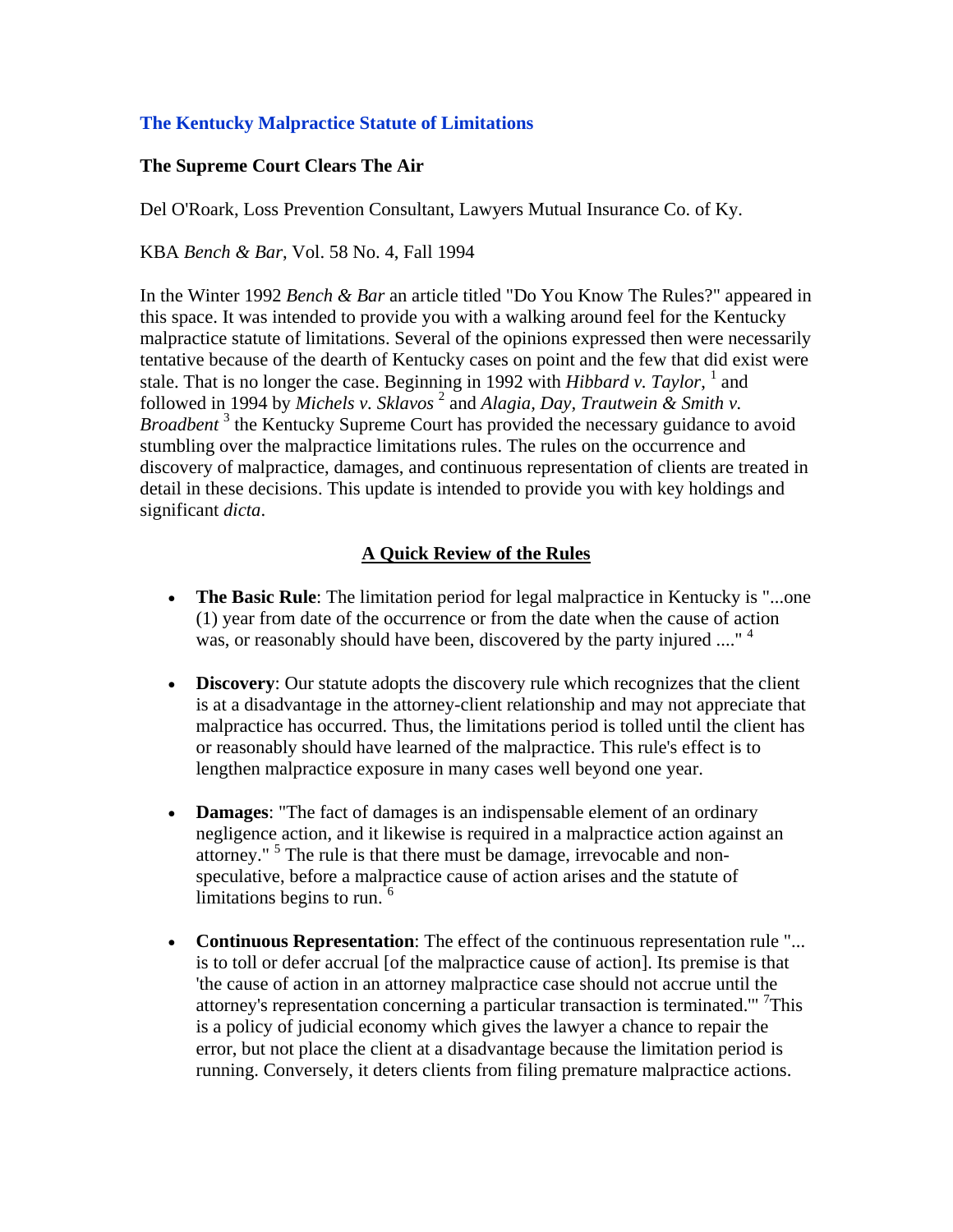## **The Context of** *Hibbard, Michels, and Algia*

*Hibbard* and *Michels* involved allegations of malpractice in cases in litigation while *Alagia* concerned an IRS tax dispute settled administratively. The trial court ruled in favor of the accused lawyers' affirmative defense of the malpractice statute of limitations in all three cases. Once on the basis that the malpractice occurred and was discovered at the time of the directed verdict at trial against the client which was more than a year before the malpractice suit. Twice because the client was held to have discovered the malpractice more than a year before bringing the malpractice action. The Court of Appeals ruled in favor of the client in all three cases. The Supreme Court ruled in favor of the client in all three cases, but agreed with the Court of Appeals' rationale only once.

If nothing else, this track record suggests we were ripe for some definitive guidance from our highest court on the malpractice statute of limitations and now we have it. It is not the purpose of this article to cover these cases law review style, rather what follows is a synthesis of their key points for overall understanding.

# **Lessons Learned from** *Hibbard, Michels, and Algia*

# 1. THE FIRST QUESTION IS -- HAS MALPRACTICE OCCURRED AS CONTEMPLATED IN THE STATUTE OF LIMITATIONS?

We all have the erroneous tendency to think of a malpractice action and lawyer negligence as being synonymous. As a result, when trying to calculate the date the limitations period begins to run, many incorrectly conclude that the date the negligence happened is the date the malpractice occurred. This is the emotionally significant event to the accused lawyer, but it overlooks the basic point that until the client suffers damages there is no cause of action for malpractice for which the limitation period could run.

The lesson to remember is that actionable malpractice has two components -- negligence and damages. It is possible to have lawyer negligence long before the client suffers damages. Only after damages are sustained is there an *occurrence* of malpractice within the meaning of the statute of limitations. The Supreme Court summed up this point well in *Alagia* by observing that" ... there are actually two periods of limitation, the first being one year from the date of occurrence and the second being one year from date of discovery if it is later in time." The Court then stressed that occurrence and cause of action are synonymous. There can be no cause of action without damages. Since the underlying claim was not yet final, damages were speculative, there was as yet no cause of action, and thus, no occurrence starting the statute of limitations. Under these circumstances the discovery period of limitation is irrelevant.

## 2. DAMAGES MUST BE IRREVOCABLE AND NON-SPECULATIVE.

All three cases stand for the proposition that damages are required which must be irrevocable and non-speculative before the limitation period starts. In *Hibbard* and *Michels*, litigation malpractice claims, damages remained speculative until the appellate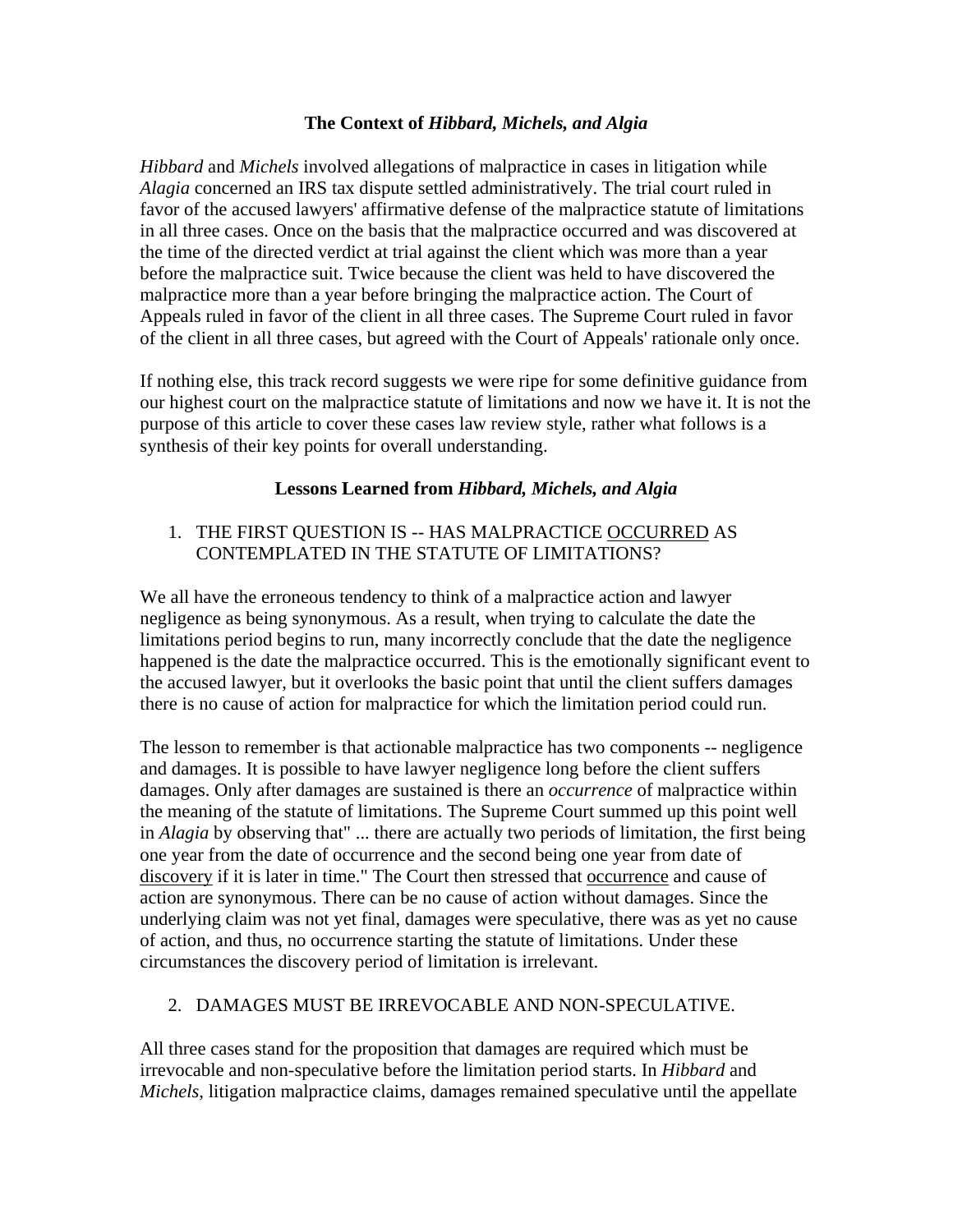process was final and damages became real. In *Alagia*, a tax matter in administrative channels, the Court chose to the client's advantage the settlement date with the IRS as the time damages were realized. This date thus became the malpractice occurrence date. This was within a year of the date the malpractice suit was filed and mooted any question of applying the discovery rule.

Interestingly, the reported facts in *Alagia* suggest that there may have been a good argument for a much earlier date for starting the limitations period. The client consulted another lawyer shortly after receiving the deficiency notice from the IRS which was several years before the malpractice action was brought. Subsequently, the accused lawyers continued to represent the client on the tax matter until they were discharged a little less than a year before the malpractice suit was filed. *Northwestern Nat. Ins. Co. v.*  Osborne<sup>8</sup>, cited favorably by the Court in *Michels*, holds that irrevocable, nonspeculative damage was sustained when the client incurred modest expense by consulting an independent counsel about the accused lawyer's malpractice. One cannot help but wonder what advice was sought from independent counsel by the client in *Alagia* and what billing, if any, resulted. It seems plausible that malpractice was discussed. If that is the case, perhaps *Alagia* should have turned on the continuous representation rule instead of the occurrence rule.

While most questions about damages and the statute of limitations are answered in these three decisions, the open question on damages is how to reconcile *Northwestern* with them. They center on finality of the underlying case and refer to "principal" damages <sup>9</sup> but tell us little about irrevocable, non-speculative incidental damages that under *Northwestern* also start the limitation period.

## 3. IN A LITIGATION MALPRACTICE CLAIM THE KEY QUESTION IS WHETHER THE APPEAL IS FINAL.

As the first lesson teaches, the date a client suffers damages proximately caused by lawyer negligence is the time when actionable malpractice occurs and is subject to being discovered. *Hibbard* holds in a litigation malpractice action that time is when the appeal of the matter becomes final. The opinion fell short of declaring a strict finality of appeals tolling rule for litigation malpractice claims, but just barely. It is difficult to conceive an exception to it, especially in light of the support given to that interpretation in the other two decisions.<sup>10</sup>

# 4. ONLY THINK ABOUT THE DISCOVERY RULE AFTER YOU ARE SURE THAT THE ACTION WAS NOT BROUGHT WITHIN ONE YEAR OF THE OCCURRENCE OF THE MALPRACTICE.

The discovery rule becomes relevant only after a date is fixed for the occurrence of the malpractice and only if the malpractice action is not brought within one year of the occurrence date. As the Court explained in *Michels*: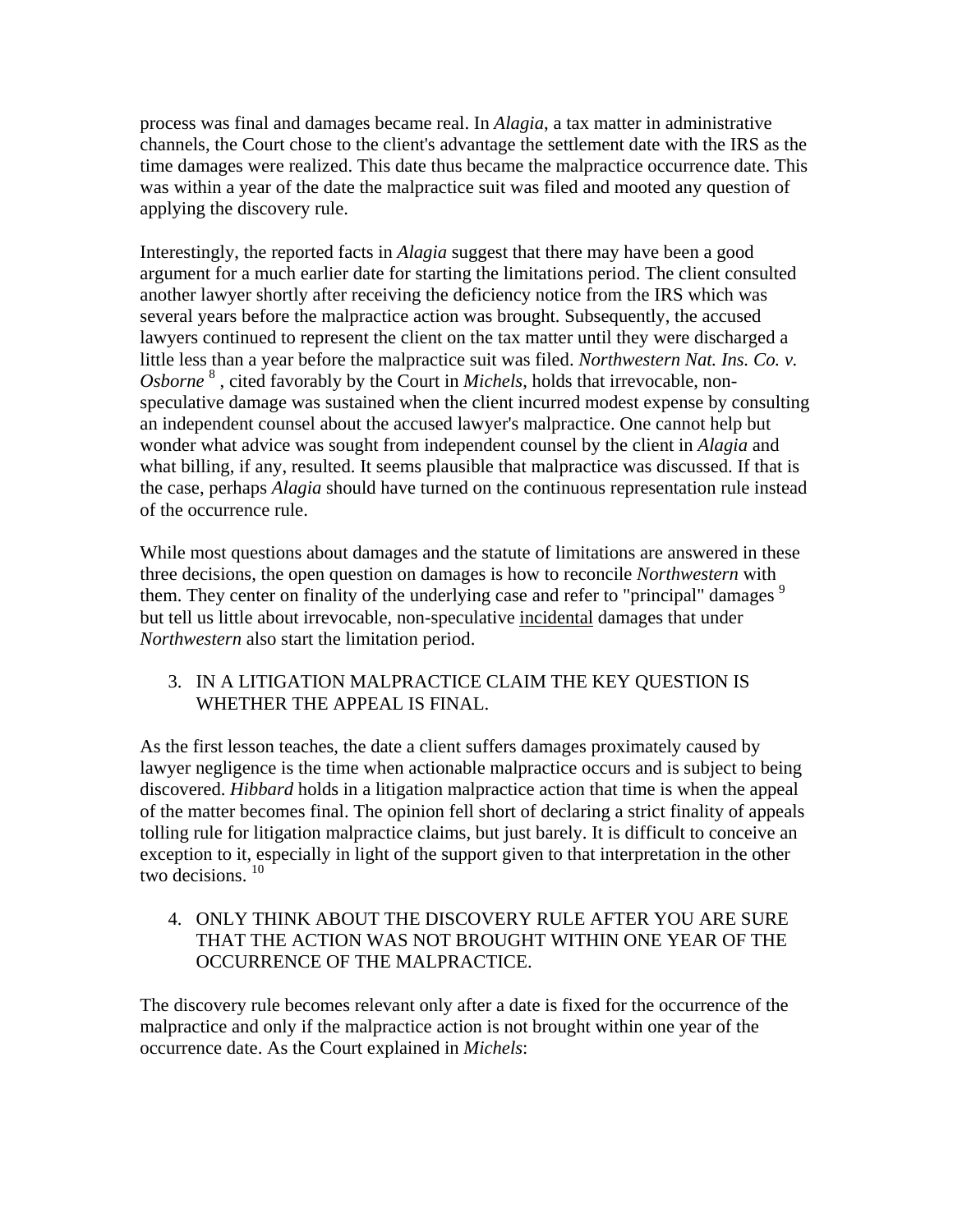The 'discovery rule' appended to the statute of limitations found in KRS 413.245 is merely a codification of the common law principle .... It presumes that a cause of action has accrued, i.e., both negligence and damages has occurred, but that it has accrued in circumstances where the cause of action is not reasonably discoverable, and it tolls the running of the statute of limitations until the claimant knows, or reasonably should know, that injury has occurred.

#### 5. IT MAY BE *DICTA* BUT THE CONTINUOUS REPRESENTATION RULE LIVES IN KENTUCKY.

Ironically, all three decisions refer to continuous representation, but not one was decided on that basis. Thus, it is all *dicta*, but such strong *dicta* that there can be little doubt of this Supreme Court's favorable view of the rule. Both *Michels* and *Alagia* analyze the rule in some detail summed up best in this quote from *Alagia*:

The continuous representation rule is a branch of the discovery rule. In substance, it says that by virtue of the attorney-client relationship, there can be no effective discovery of the negligence so long as the relationship prevails. This recognizes the attorney's superior knowledge of the law and the dependence of the client, and protects the client from an unscrupulous attorney. We believe it to reflect the intent of the General Assembly with its enactment of the discovery rule. Moreover, we perceive a practical advantage in the continuous representation rule. In a proper case, a negligent attorney may be able to correct or mitigate the harm if there is time and opportunity and if the parties choose such a course. Without it, the client has no alternative but to terminate the relationship, perhaps prematurely, and institute litigation. Finally, without the continuous representation rule, the client may be forced, on pain of having his malpractice claim become time-barred, to automatically accept the advice of a subsequent attorney, one who may be mistaken, over the advice of the current attorney. In such a circumstance, the client may be without any assurance that the latter attorney's views are superior to those of the former, but must nevertheless choose between them.

## 6. JUDICIAL POLICY ON THE MALPRACTICE STATUTE OF LIMITATIONS TILTS TOWARD THE CLIENT (AS IT SHOULD).

The discovery and continuous representation rules both serve to lengthen the limitations period. Considerations of judicial economy favor a finality of appeals rule before a litigation malpractice suit is ripe -- again extending the lawyer's window of exposure to a malpractice claim. What we now have in Kentucky is a "virtual finality of appeals" rule. Lastly, the Court in *Alagia* made clear its determination to protect a client when the circumstances warrant by observing "...we have shown no reluctance to construe such [limitation] statutes in a manner which prevents parties from profiting from their own machinations." While it is risky to extrapolate too much from the policy implications of a few decisions, it seems likely that the trial judiciary will dramatically curtail the past success of the affirmative defense of the malpractice statute of limitations for Kentucky lawyers.